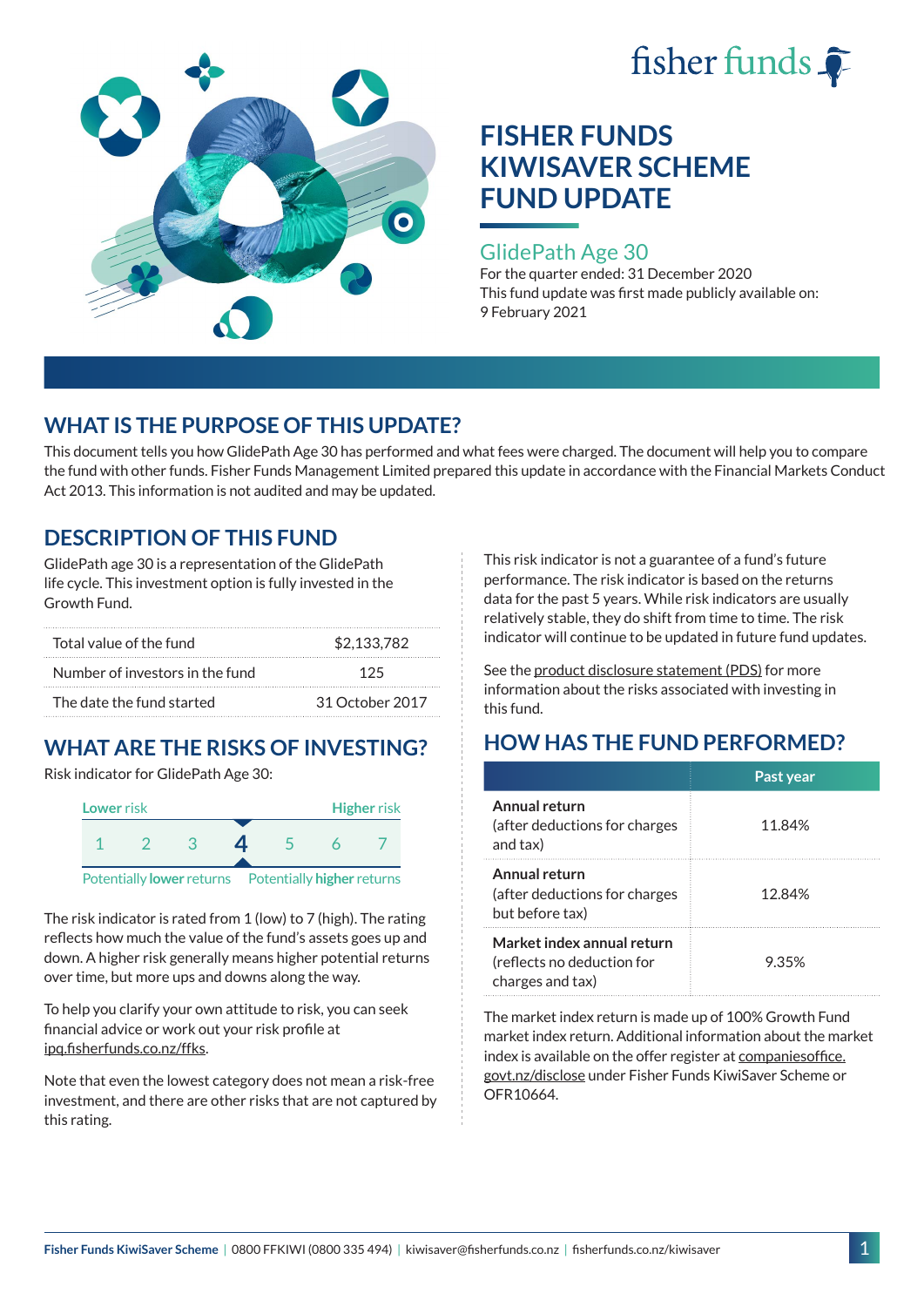## **ANNUAL RETURN GRAPH**



This shows the return after fund charges and tax for each year ending 31 March since the fund started. The last bar shows the average annual return since the fund started, up to 31 December 2020.

**Important:** This does not tell you how the fund will perform in the future.

Returns in this update are after tax at the highest prescribed investor rate (PIR) of tax for an individual New Zealand resident. Your tax may be lower. The market index return reflects no deduction for charges and tax.

### **WHAT FEES ARE INVESTORS CHARGED?**

Investors in GlidePath Age 30 are charged fund charges that include GST. In the year to 31 March 2020 these were:

|                                                       | % of net asset value   |  |
|-------------------------------------------------------|------------------------|--|
| <b>Total fund charges</b>                             | 1.23%                  |  |
| Which are made up of:                                 |                        |  |
| <b>Total management and</b><br>administration charges | 1.03%                  |  |
| Inding:                                               |                        |  |
| Manager's basic fee                                   | 0.96%                  |  |
| Other management and<br>administration charges        | 0.07%                  |  |
| Total performance-based fees <sup>1</sup>             | 0.20%                  |  |
| Other charges:                                        | \$ amount per investor |  |
| Annual account fee                                    |                        |  |

\* The account fee reduced from \$3 per month (\$36 per annum) to \$1.95 per month (\$23.40 per annum) on 1 July 2020.

Small differences in fees and charges can have a big impact on your investment over the long term.

### **EXAMPLE OF HOW THIS APPLIES TO AN INVESTOR**

Sarah had \$10,000 in the fund at the start of the year and did not make any further contributions. At the end of the year, Sarah received a return after fund charges were deducted of \$1,184 (that is 11.84% of her initial \$10,000). Sarah also paid \$36 in other charges. This gives Sarah a total return after tax of \$1,148 for the year.

#### **WHAT DOES THE FUND INVEST IN? Actual investment mix**

This shows the types of assets that the fund invests in.



#### **Target investment mix**

This shows the mix of assets that the fund generally intends to invest in.